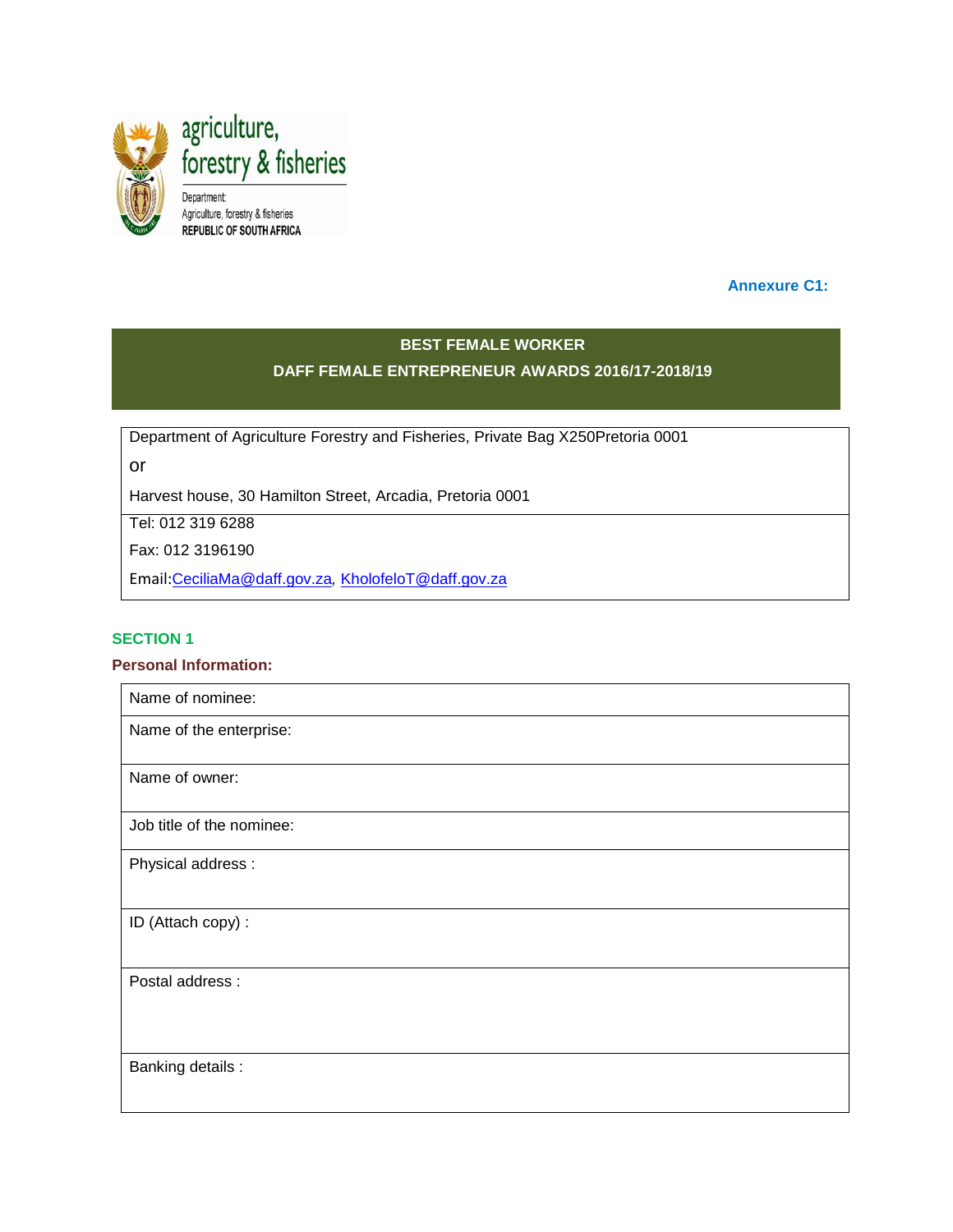Contact numbers and e-mail address for the owner :

Contact number and e-mail address for a nominee :

## **SECTION 2**

## **Enterprise Information:**

Type of enterprise and background:

Specialised commodity:

Job responsibility of the nominee:

#### **SECTION 3**

### **Performance:**

| Teamwork:                                        |  |
|--------------------------------------------------|--|
| Ability to function independently and as         |  |
| part of a team, interpersonal skills, ability to |  |
| motivate and encourage others and extent         |  |
| of providing feedback on work-related            |  |
| matters.                                         |  |
|                                                  |  |
| <b>Quality of work:</b>                          |  |
| Knowledge and understanding of                   |  |
| enterprise activities and ability to adhere to   |  |
| set targets. Showcasing creativity and           |  |
| innovativeness of the worker.                    |  |
|                                                  |  |
|                                                  |  |
| <b>Conduct:</b>                                  |  |
| Punctuality, absenteeism and working             |  |
| relations.                                       |  |
|                                                  |  |
|                                                  |  |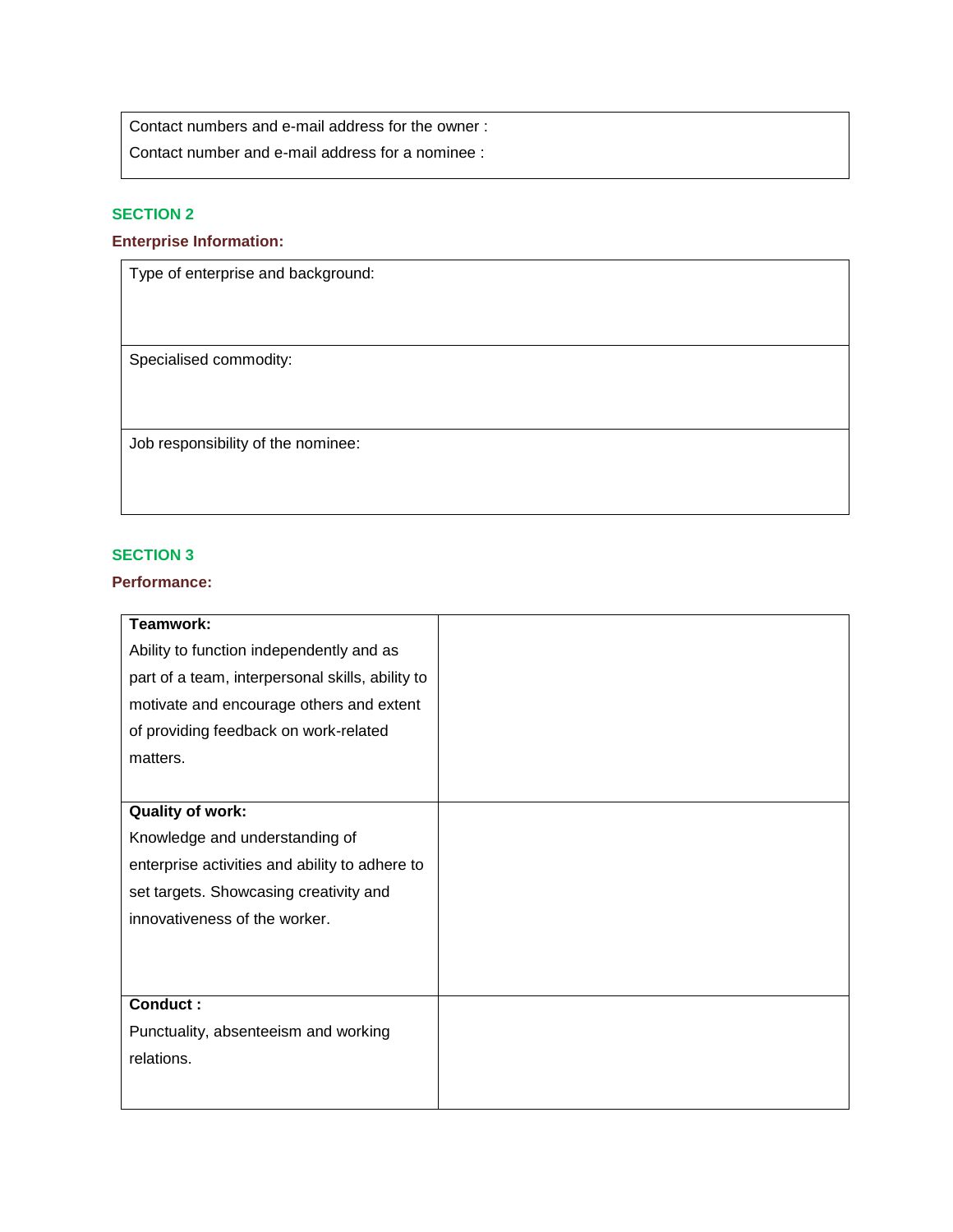## **General information (for verification by the coordinator):**

| Item                                                                 | <b>Yes</b> | <b>No</b> |
|----------------------------------------------------------------------|------------|-----------|
|                                                                      |            |           |
| Do you own an enterprise?                                            |            |           |
|                                                                      |            |           |
| Do you do operational work?                                          |            |           |
|                                                                      |            |           |
| Are you related to the enterprise owner?                             |            |           |
|                                                                      |            |           |
| Do you have a disability? (Question relates to the nominated worker) |            |           |
|                                                                      |            |           |
| If the answer is yes, please indicate nature of disability           |            |           |
|                                                                      |            |           |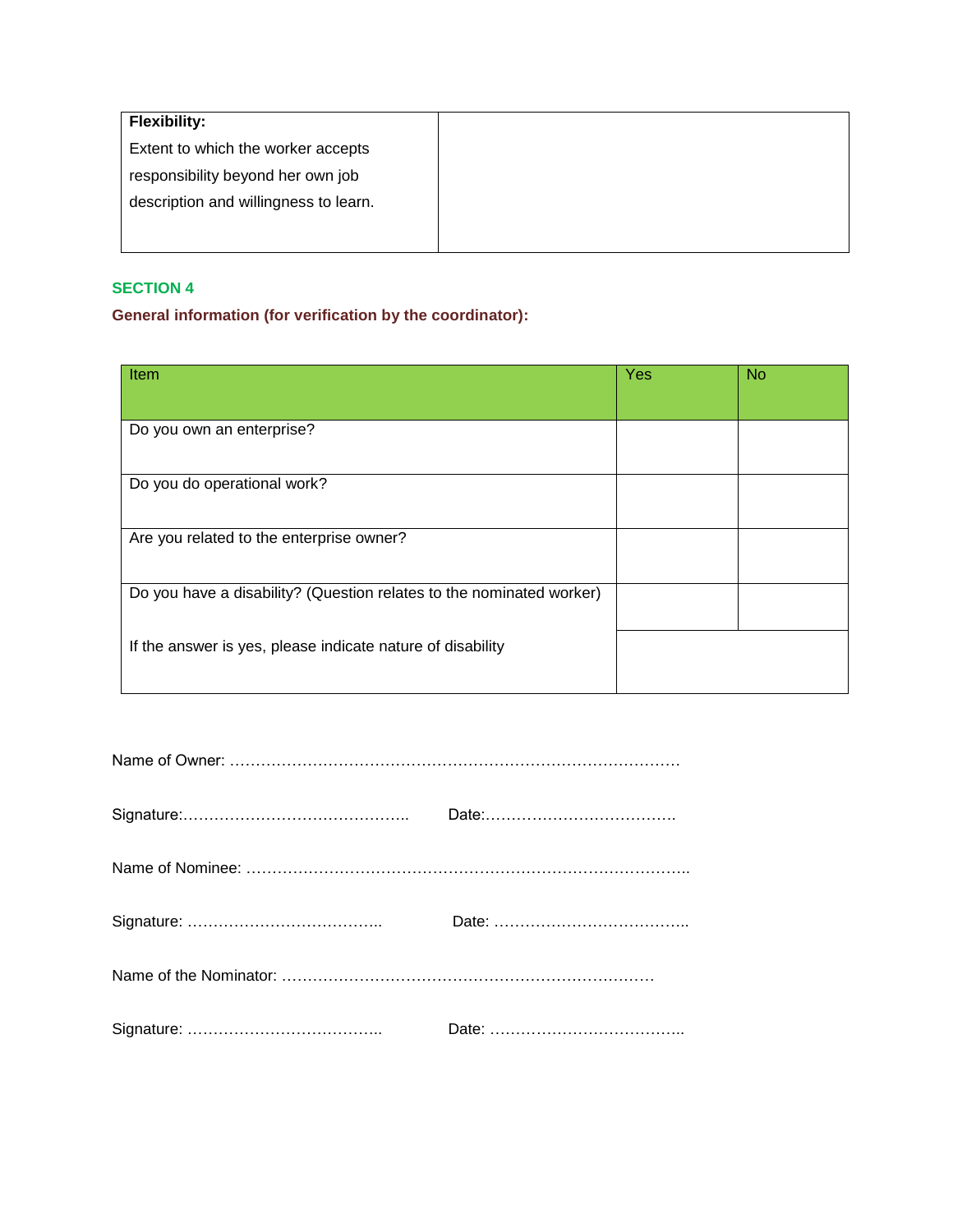

 **Annexure C2**

## **BEST SUBSISTENCE PRODUCER DAFF FEMALE ENTREPRENEUR AWARDS 2016/17-2018/19**

Department of Agriculture Forestry and Fisheries, Private Bag X250Pretoria 0001

or

Harvest house, 30 Hamilton Street, Arcadia, Pretoria 0001

Tel: 012 319 7312

Fax: 012 3196190

*Email:* [CeciliaMa@daff.gov.za](mailto:CeciliaMa@daff.gov.za)*,* [KholofeloT@daff.gov.za](mailto:KholofeloT@daff.gov.za)

#### **SECTION 1**

#### **Personal Information:**

Name of the enterprise(e.g. Luthando LTD)

Name of owner: (e.g. Ms Noluthando Maseko)

Job title of nominee:

Physical address :

ID(Attach copy) :

Postal address :

Banking details :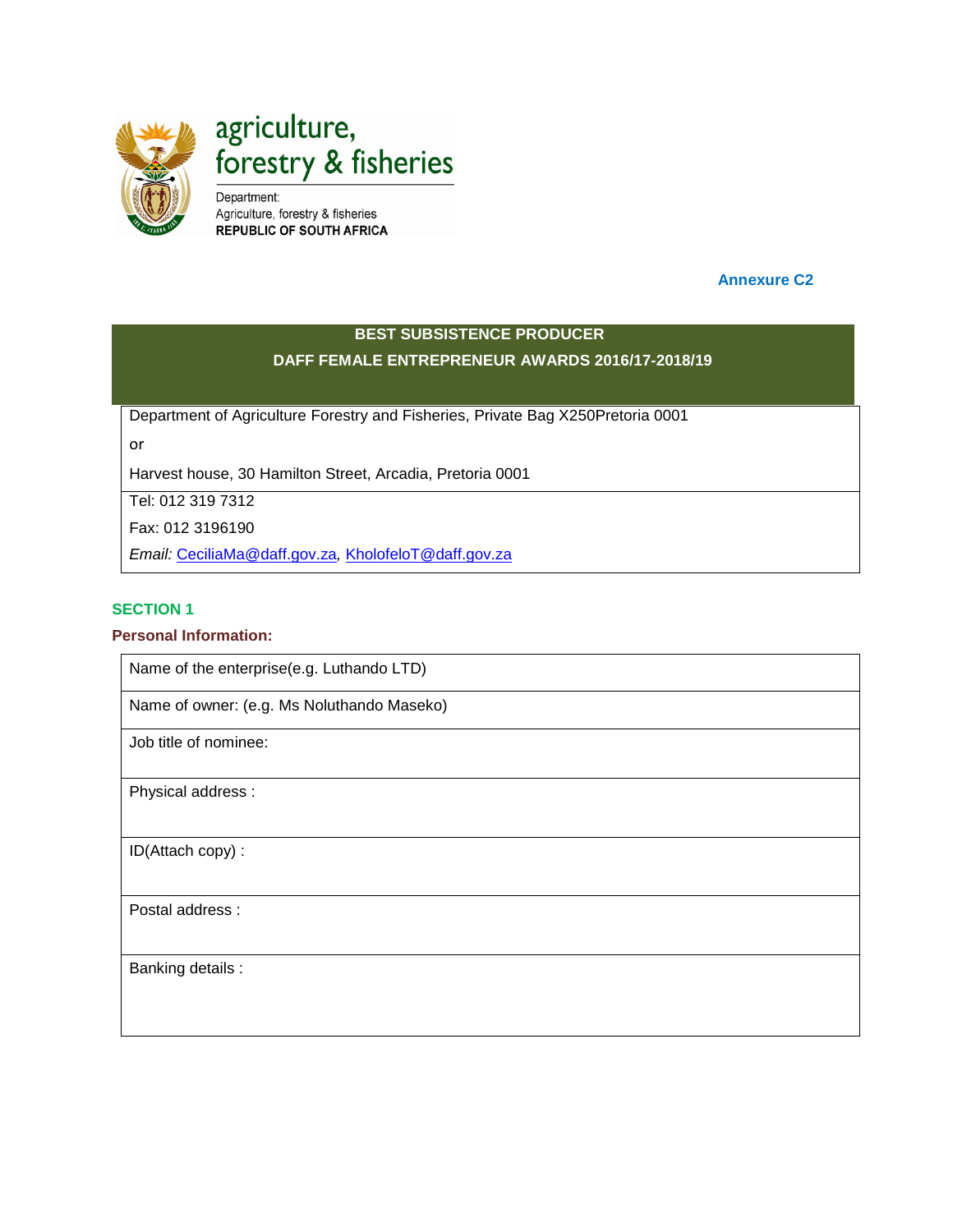Contact numbers and e-mail for the owner :

Contact numbers and e-mail for a nominee:

## **SECTION 2**

#### **Enterprise Information:**

2.1 Type of enterprise:

Specialized commodity:

2.2 Background of the enterprise:

2.3 Natural Resources Management:

2.3.1 Caring for natural resources, adaptation and mitigation to climate change:

## **SECTION 3**

#### **Farming Practices:**

Farming Methods:

3.1 Indigenous Knowledge Systems (IKS)

3.2 Use of new technology (Innovation)

### **SECTION 4**

#### **Production:**

| QUALITY OF PRODUCT AND QUALITY OF PRODUCE |                |                 |                    |
|-------------------------------------------|----------------|-----------------|--------------------|
| Produce                                   | <b>Quality</b> | <b>Quantity</b> | Scale of operation |
|                                           |                |                 |                    |
|                                           |                |                 |                    |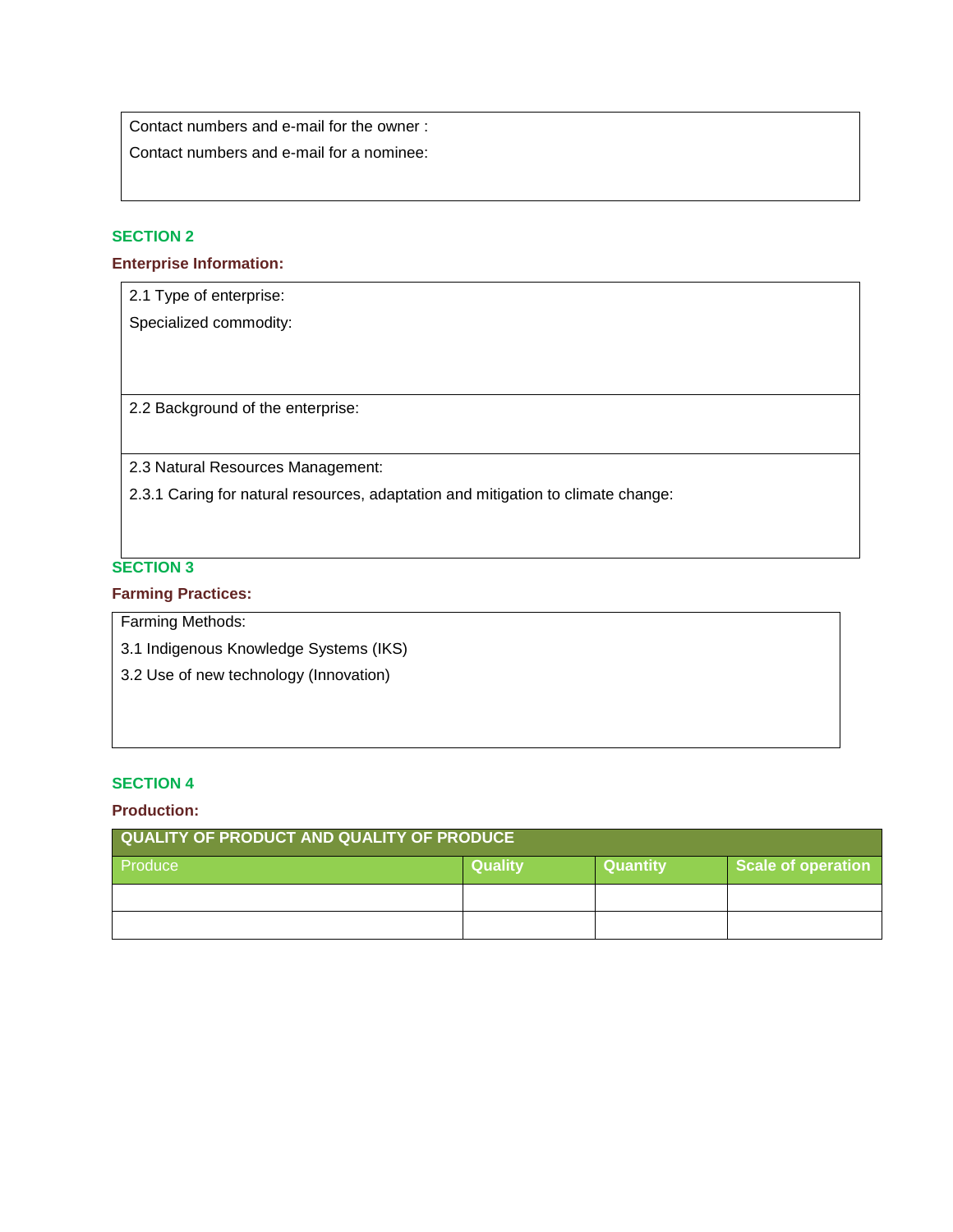## **Community Involvement**

| Contribution to community development       |
|---------------------------------------------|
|                                             |
|                                             |
|                                             |
|                                             |
|                                             |
|                                             |
|                                             |
|                                             |
|                                             |
|                                             |
|                                             |
|                                             |
| Signature: -------------------------------- |
|                                             |
|                                             |
|                                             |
|                                             |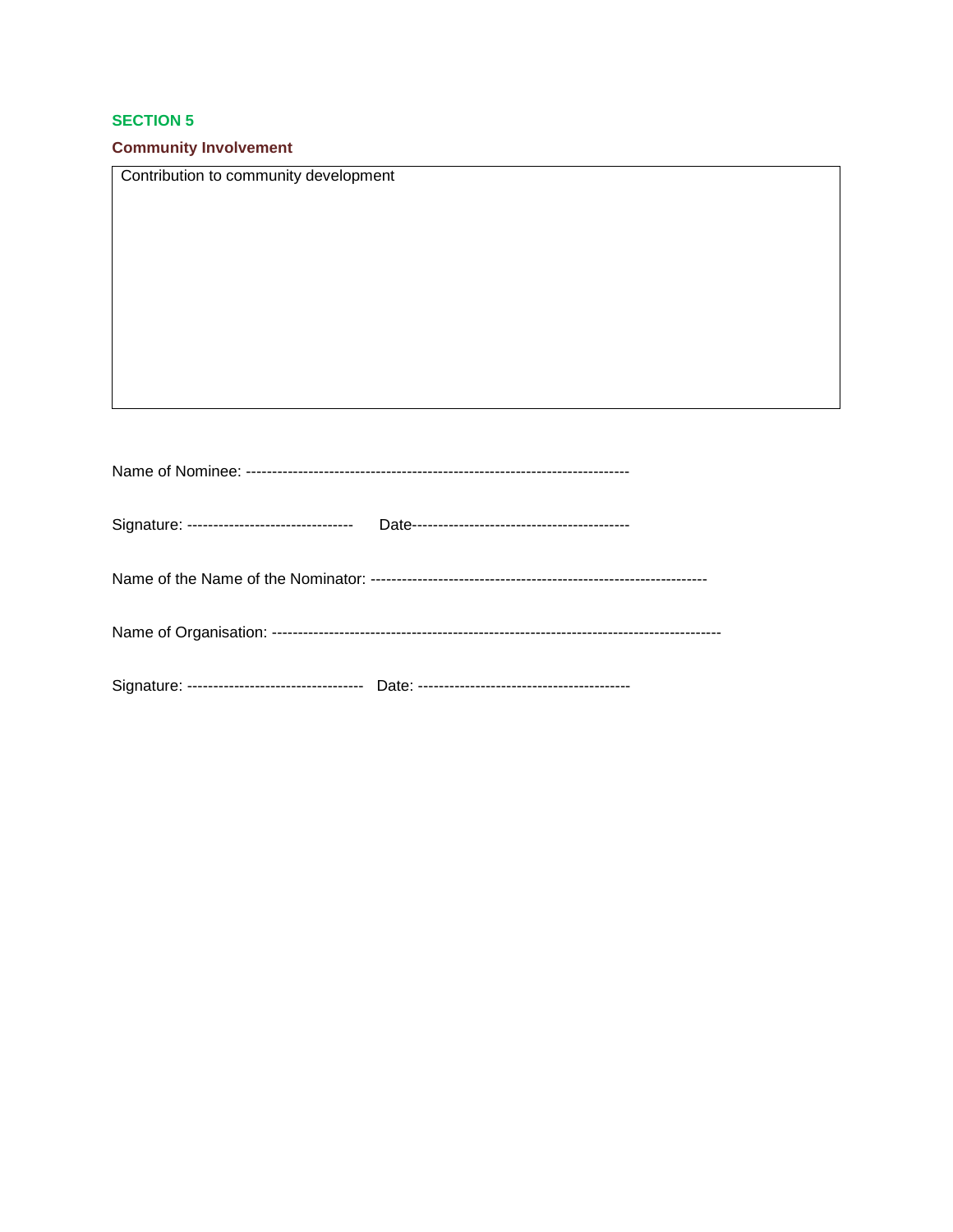

**Annexure C3**

## **TOP ENTREPRENEUR: SMALLHOLDER DAFF FEMALE ENTREPRENEUR AWARDS 2016/17-2018/19**

Department of Agriculture Forestry and Fisheries, Private Bag X250Pretoria 0001

or

Harvest house, 30 Hamilton Street, Arcadia, Pretoria 0001

Tel: 012 319 6288

Fax: 012 3196190

Email[:CeciliaMa@daff.gov.za](mailto:CeciliaMa@daff.gov.za)*,*[KholofeloT@daff.gov.za](mailto:KholofeloT@daff.gov.za)

#### **SECTION 1**

### **Personal Information:**

Name of the enterprise(e.g Luthando LTD) Name of owner: (e.g Ms Noluthando Maseko) Job title of nominee: Physical address: ID (Attach copy) : Postal address: Banking details :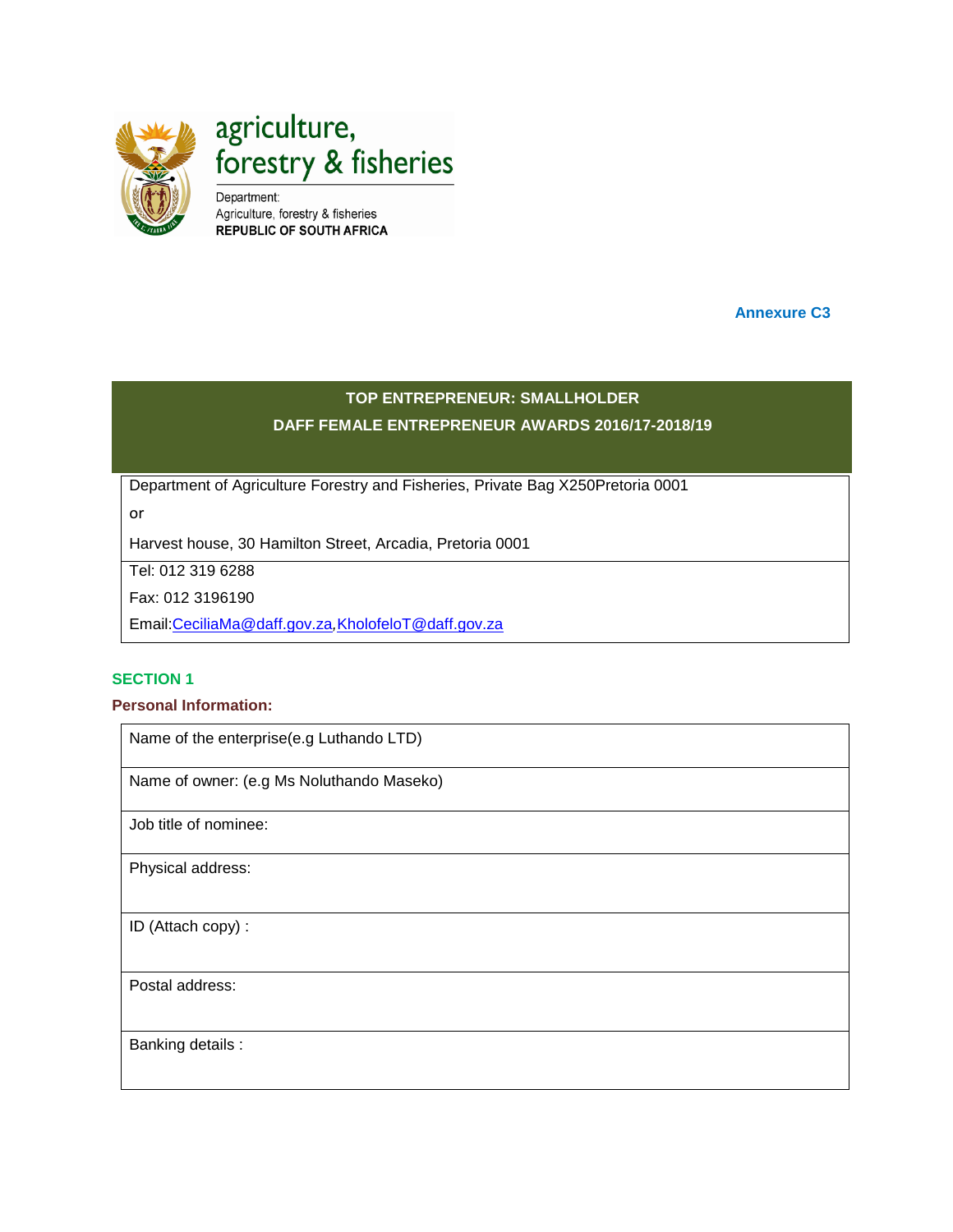Contact numbers and e-mail address for the owner:

Contact number and e-mail address for a nominee:

### **SECTION 2**

#### **Enterprise Information:**

Type of enterprise:

Specialized commodity:

Background of the enterprise :

Legal requirements and corporate governance standards (Attach Evidence)

- 1.Entity registration certificate
- 2. Information on occupational health and safety matters (e.g. protective clothing)
- 3. Unemployment Insurance Funds (UIF) records
- 4. Employment contracts, salary advises and leave records
- 5. Tax Clearance Certificate

Natural Resources Management:

1.1 Caring for natural resources, adaptation and mitigation to climate change :

1.2 Farming Methods:

1.2.1 Indigenous Knowledge Systems (IKS)

1.2.2 Use of new technology ( Innovation)

### **SECTION 3**

#### **Farming Management:**

Financial management (costing and budgeting) and bookkeeping (e.g. tax clearance, VAT reg., etc.):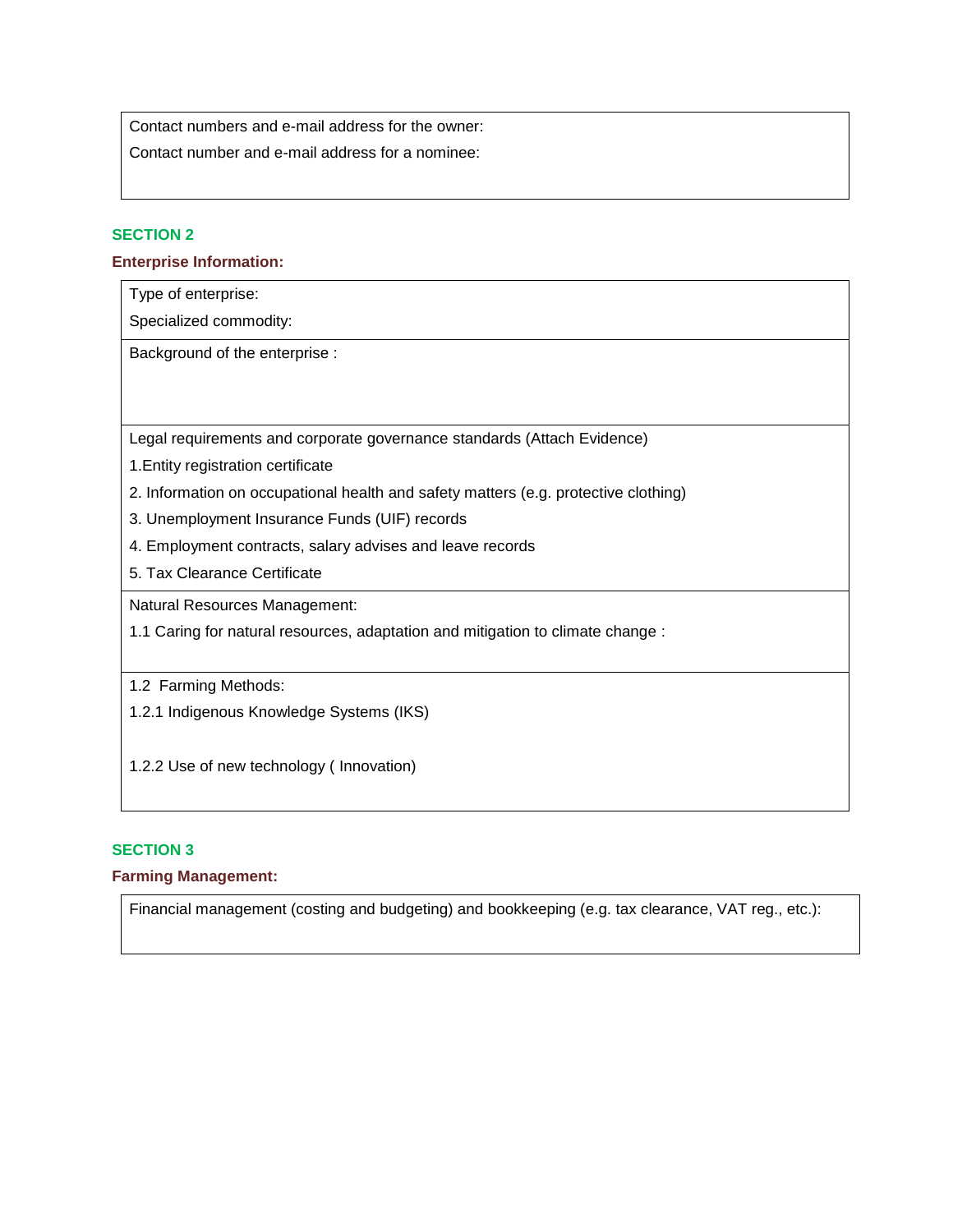### **Production:**

Demonstrate value chain standards: (e.g. HAACP, phytosanitary and health requirements)

Demonstrate labelling of ingredients:

Demonstrate handling and packaging:

## **QUALITY OF PRODUCT AND QUANTITY OF PRODUCE**

| Produce | <b>Quality</b> | Quantity |
|---------|----------------|----------|
|         |                |          |
|         |                |          |
|         |                |          |

## **SECTION 5**

## **Marketing plan:**

| Mention the existing markets: |                |              |                     |
|-------------------------------|----------------|--------------|---------------------|
| Monetary value of the sales:  |                |              |                     |
|                               |                |              |                     |
| <b>Produce</b>                | <b>Quality</b> | <b>Price</b> | <b>Total amount</b> |
|                               |                |              |                     |
|                               |                |              |                     |
|                               |                |              |                     |
|                               |                |              |                     |
|                               |                |              |                     |
|                               |                |              |                     |
|                               |                |              |                     |

## **SECTION 6**

**Job creation:**

| Number of permanent and seasonal jobs created |                          |
|-----------------------------------------------|--------------------------|
| Seasonal jobs created                         | <b>Permanent jobs</b>    |
|                                               |                          |
| Persons with disability:                      | Persons with disability: |
| Youth:                                        | Youth:                   |
|                                               |                          |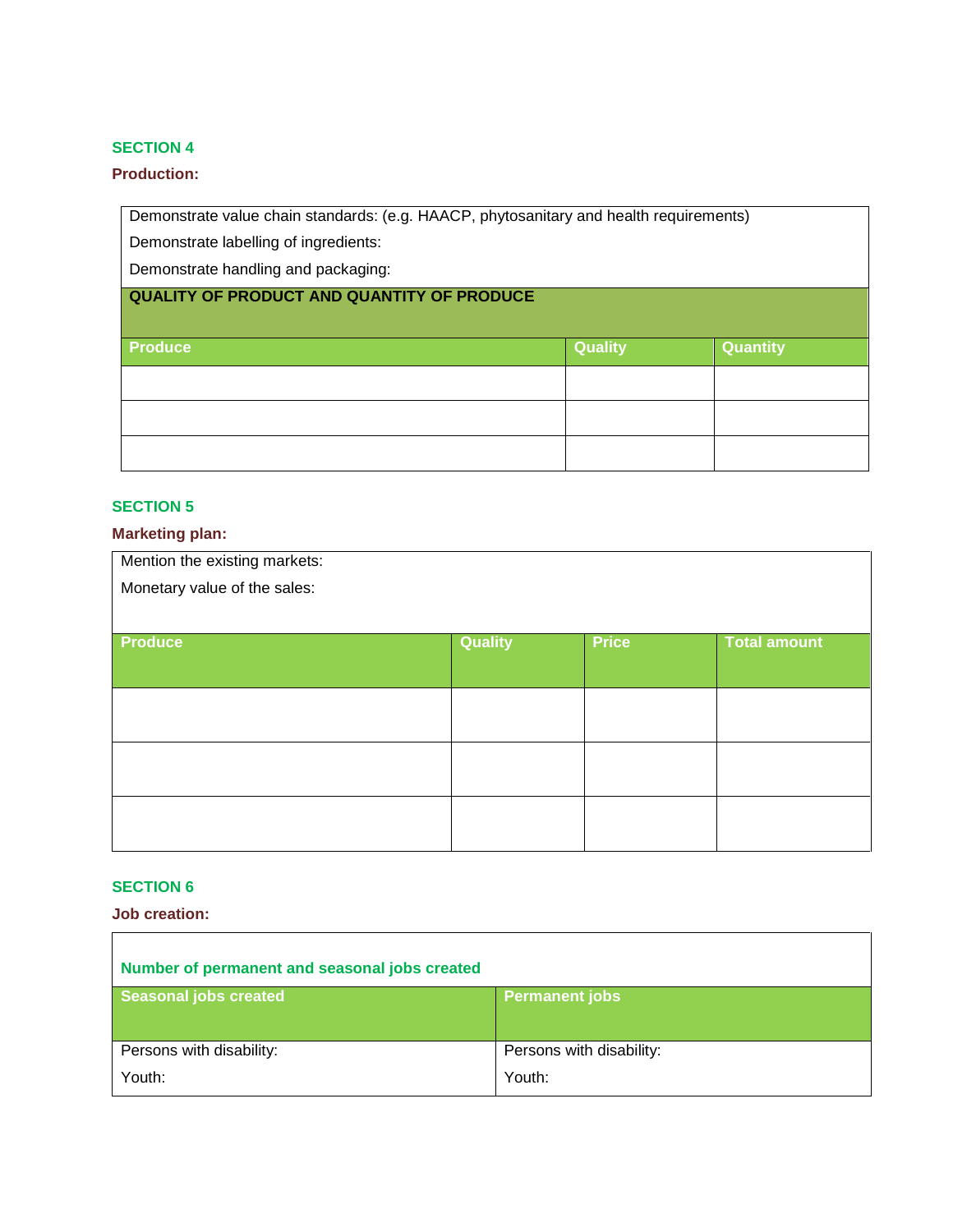| Women:                          | Women: |
|---------------------------------|--------|
|                                 |        |
| Sustainability of jobs created: |        |
|                                 |        |
|                                 |        |

## **Investment in human capital development**

| Skills transfer (Mentoring, coaching and capacity-building programmes): |                                  |  |
|-------------------------------------------------------------------------|----------------------------------|--|
| Programmes focusing on staff well-being:                                |                                  |  |
| Contribution to community development:                                  |                                  |  |
|                                                                         |                                  |  |
|                                                                         |                                  |  |
| Signature: -----------------------------------                          | Date: -------------------------- |  |

Name of the Name of the Nominator: -----------------------------------------------------------------

Name of Organisation: ---------------------------------------------------------------------------------------

Signature: ---------------------------------- Date: -----------------------------------------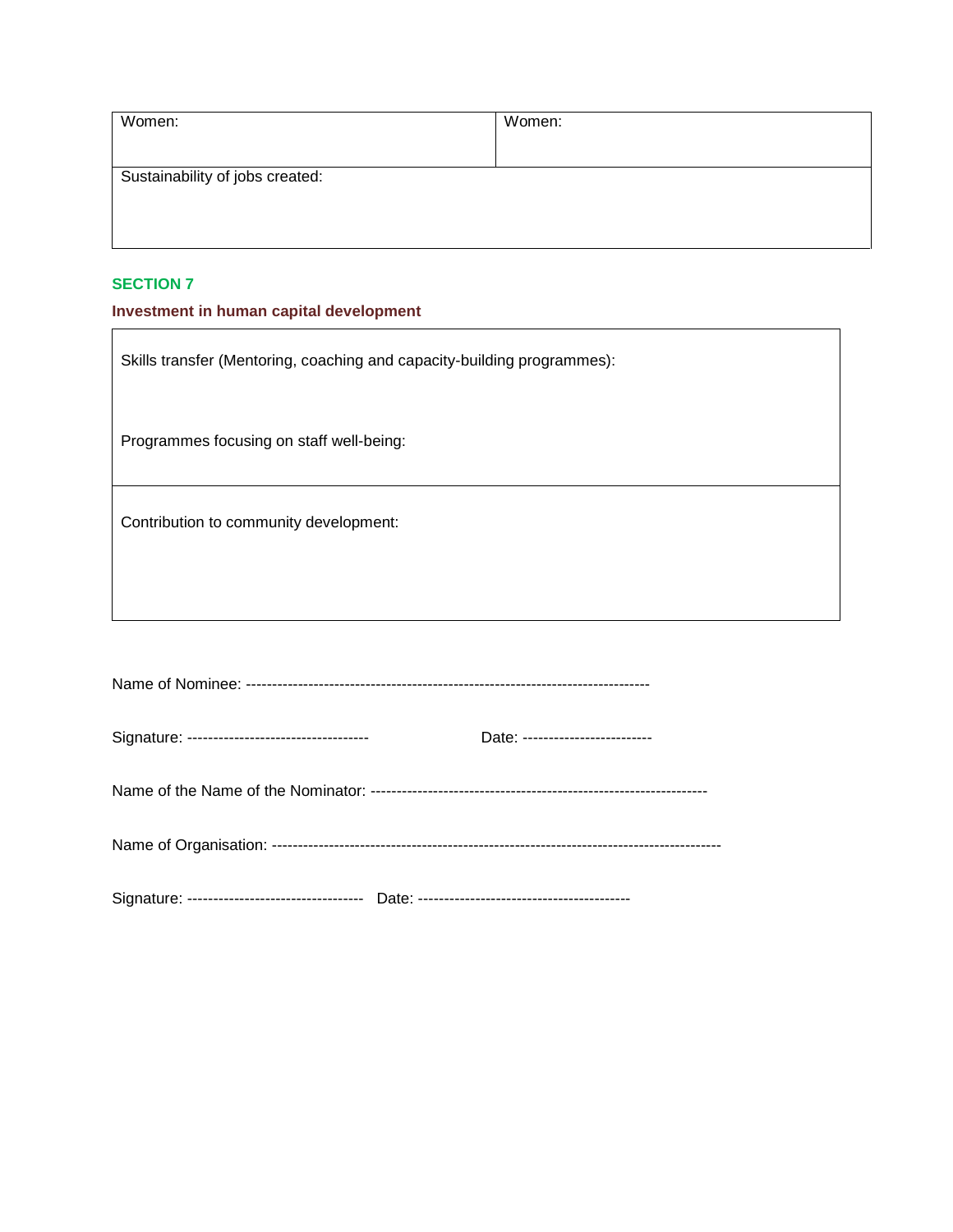

agriculture, forestry & fisheries

Department: Agriculture, forestry & fisheries **REPUBLIC OF SOUTH AFRICA** 

 **Annexure C4**

## **TOP ENTREPRENEUR: PROCESSING DAFF FEMALE ENTREPRENEUR AWARDS 2016/17-2018/19**

Department of Agriculture Forestry and Fisheries, Private Bag X250Pretoria 0001

or

Harvest house, 30 Hamilton Street, Arcadia, Pretoria 0001

Tel: 012 319 6288

Fax: 012 3196190

Email*:* [CeciliaMa@daff.gov.za](mailto:CeciliaMa@daff.gov.za)*,* [KholofeloT@daff.gov.za](mailto:KholofeloT@daff.gov.za)

#### **SECTION 1**

#### **Personal Information:**

Name of the enterprise(e.g. Luthando LTD)

Name of owner: (e.g. Ms Noluthando Maseko)

Job title of the nominee:

Physical address:

ID (attach copy):

Postal address:

Banking details:

Contact numbers and e-mail for the owner:

Contact number and e-mail for a nominee: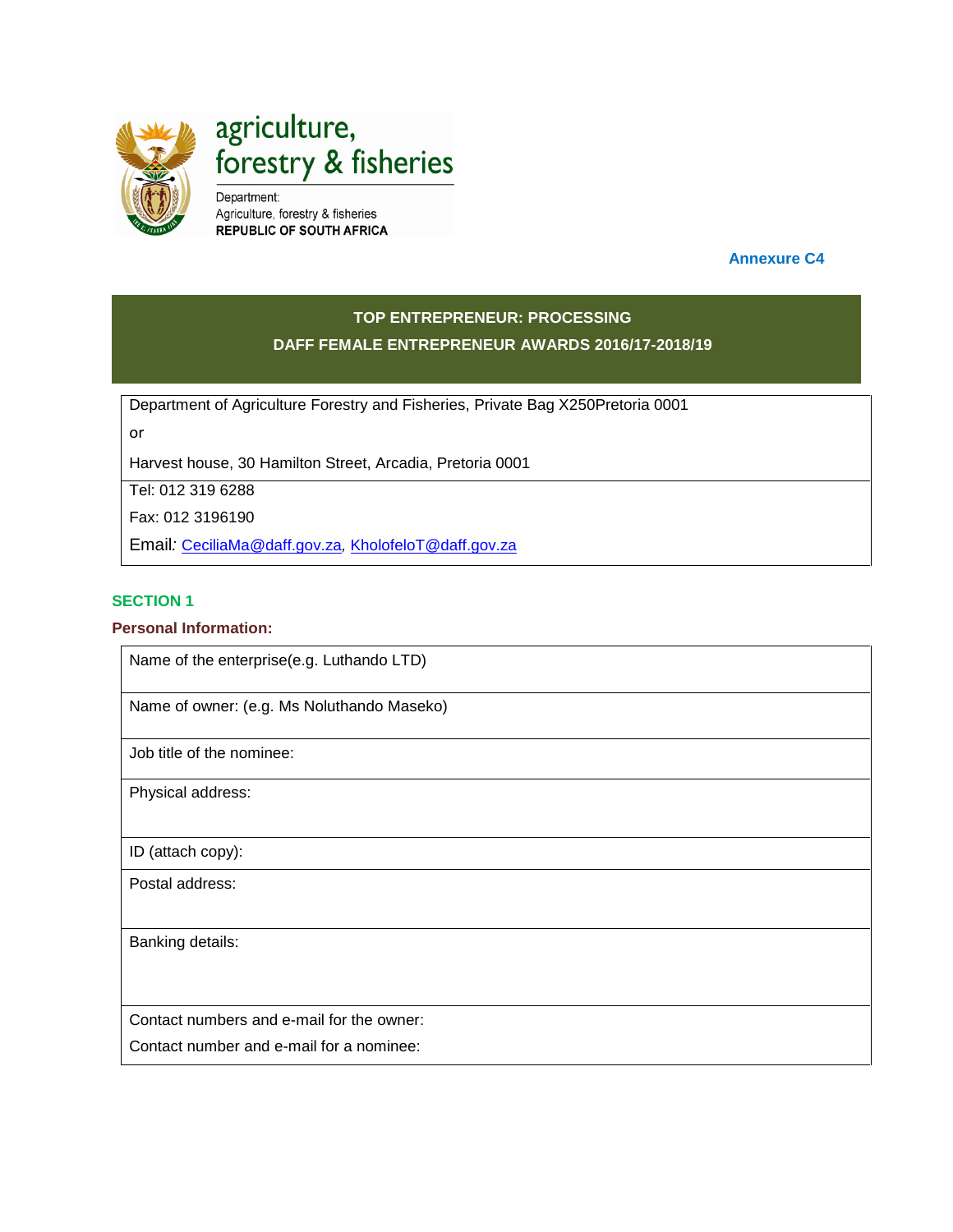#### **Enterprise Information:**

Type of enterprise:

Specialized Commodity:

Background of the enterprise:

Legal requirements and cooperate governance standards (Attach Evidence)

1.Entity registration certificate

2.Information on occupational health and safety matters(e.g. protective clothing)

3.Unemployment Insurance Fund(UIF) records

4. Employment contracts, salary advises and leave records

5. Tax Clearance certificate

6. Industry Compliance/Requirements/norms and standards (e.g. Phytosanitory and Health Requirements,

HAACP, Local and global gap, SABS)

7. BBBEE Level 2 Certificate

Natural Resources Management:

1.1 Caring for natural resources, adaptation and mitigation to climate change:

Farming Methods:

1.2.1 Indigenous Knowledge Systems (IKS)

1.2.2 Use of new technology ( Innovation)

#### **SECTION 3**

#### **Financial management:**

Financial management (costing and budgeting) and bookkeeping (e.g. tax clearance, VAT reg., etc.):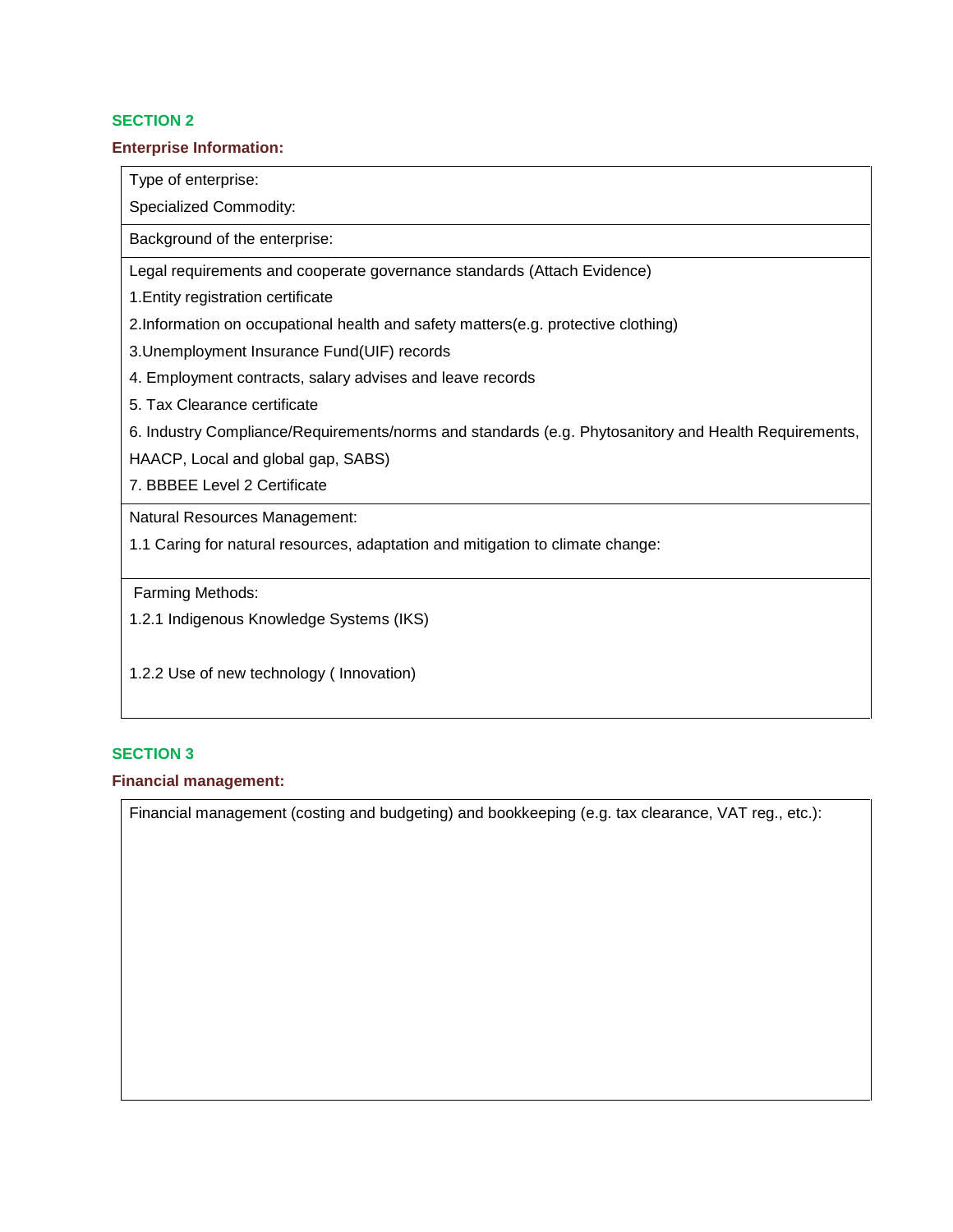## **Production:**

Demonstrate Value chain standards: (e.g. HAACP, Phytosanitary and health requirements) Demonstrate Labeling of ingredients:

Demonstrate Handling and packaging:

| Quality of product and quantity of produce: |                |                 |
|---------------------------------------------|----------------|-----------------|
| <b>Produce</b>                              | <b>Quality</b> | <b>Quantity</b> |
|                                             |                |                 |
|                                             |                |                 |

## **SECTION 5**

#### **Marketing plan:**

| Mention the existing markets:<br>Monetary value of the sales: |                 |              |                     |
|---------------------------------------------------------------|-----------------|--------------|---------------------|
| <b>Produce</b>                                                | <b>Quantity</b> | <b>Price</b> | <b>Total amount</b> |
|                                                               |                 |              |                     |
|                                                               |                 |              |                     |

## **SECTION 6**

## **Job creation:**

| Number of permanent and seasonal jobs created: |                          |
|------------------------------------------------|--------------------------|
| Seasonal Jobs creation                         | <b>Permanent Jobs</b>    |
| Persons with disability:                       | Persons with disability: |
| Youth:                                         | Youth:                   |
| Women:                                         | Women:                   |
| Sustainability of jobs created:                |                          |
|                                                |                          |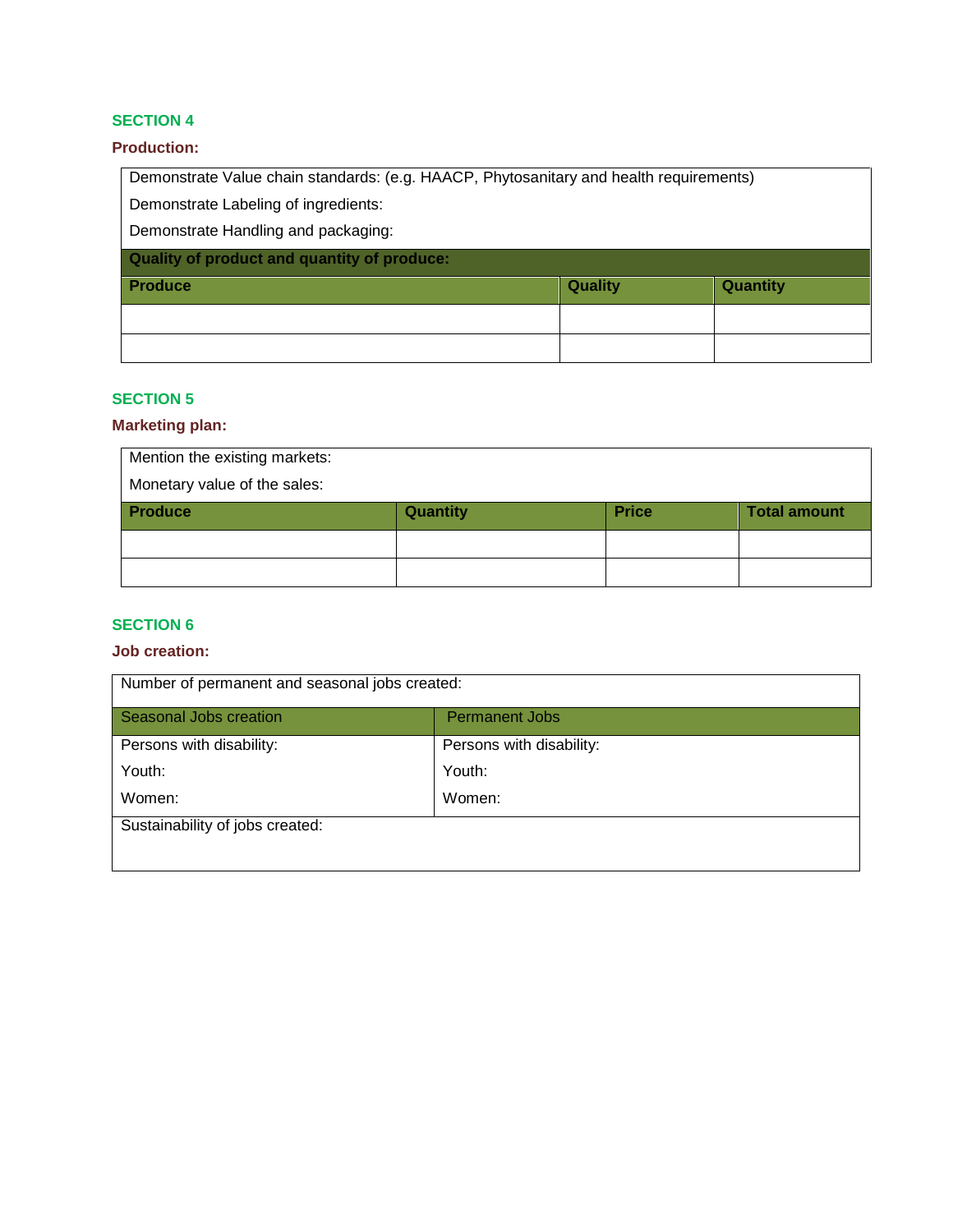| Investment in human capital development:                                |  |
|-------------------------------------------------------------------------|--|
| Skills transfer (Mentoring, coaching and capacity-building programmes): |  |
|                                                                         |  |
| Programmes focusing on staff well-being:                                |  |
|                                                                         |  |
|                                                                         |  |
|                                                                         |  |
| Contribution to community development:                                  |  |
|                                                                         |  |
|                                                                         |  |
|                                                                         |  |

| Signature: -------------------------------- |  |
|---------------------------------------------|--|
|                                             |  |
|                                             |  |
|                                             |  |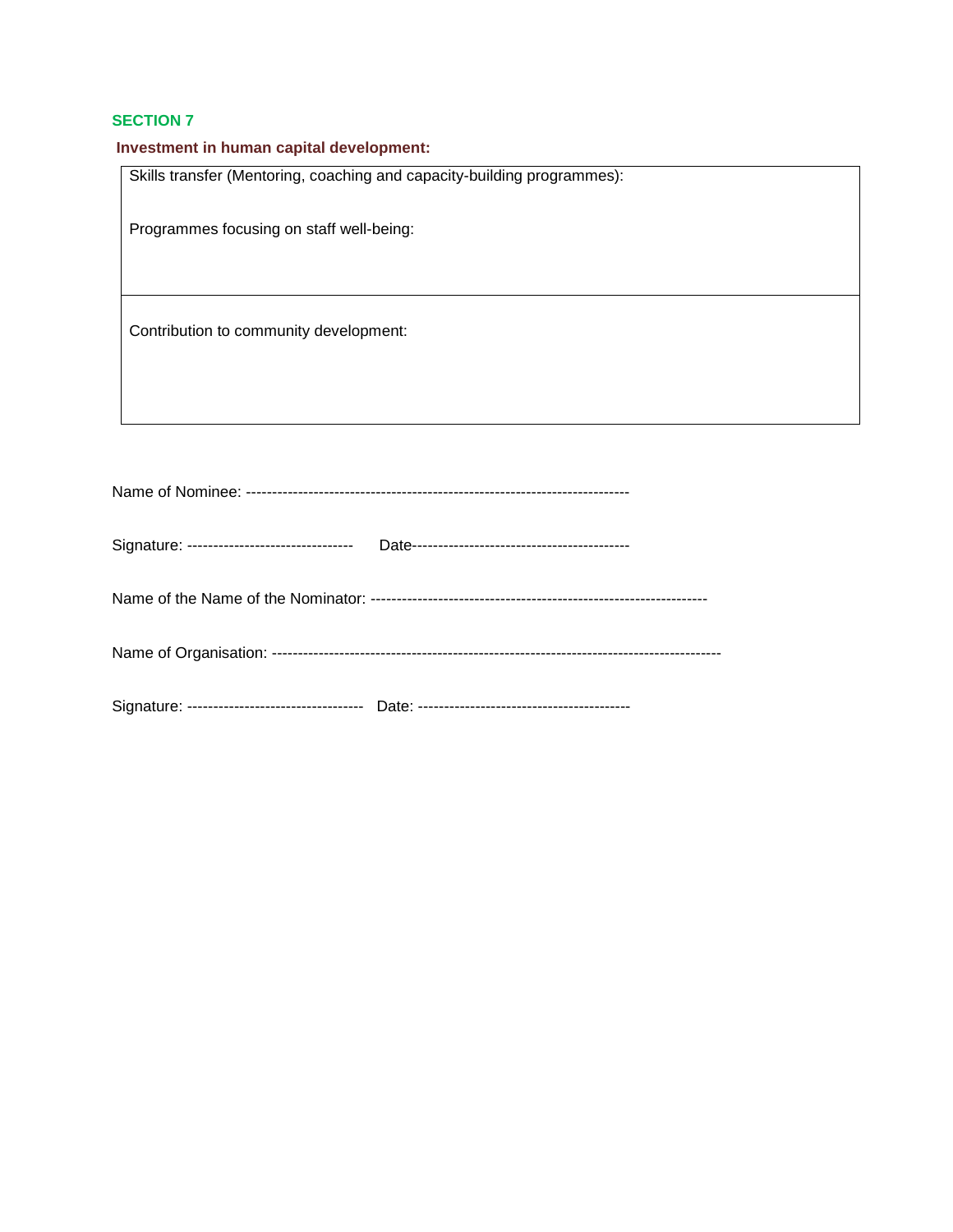

agriculture, forestry & fisheries

Department: Agriculture, forestry & fisheries **REPUBLIC OF SOUTH AFRICA** 

 **Annexure C5**

## **TOP ENTREPRENEUR: COMMERCIAL DAFF FEMALE ENTREPRENEUR AWARDS 2016/17-2018/19**

Department of Agriculture Forestry and Fisheries, Private Bag X250 Pretoria 0001

or

Harvest house, 30 Hamilton Street, Arcadia, Pretoria 0001

Tel: 012 319 6288

Fax: 012 3196190

Email: [CeciliaMa@daff.gov.za](mailto:CeciliaMa@daff.gov.za)*,* [KholofeloT@daff.gov.za](mailto:KholofeloT@daff.gov.za)

## **SECTION 1**

## **Personal Information:**

Name of the enterprise(e.g. Luthando LTD)

Name of owner: (e.g. Ms Noluthando Maseko)

Job title of the nominee:

Physical address:

ID(Attach copy):

Banking details:

Contact numbers and e-mail of the owner:

Contact number and e-mail of a nominee: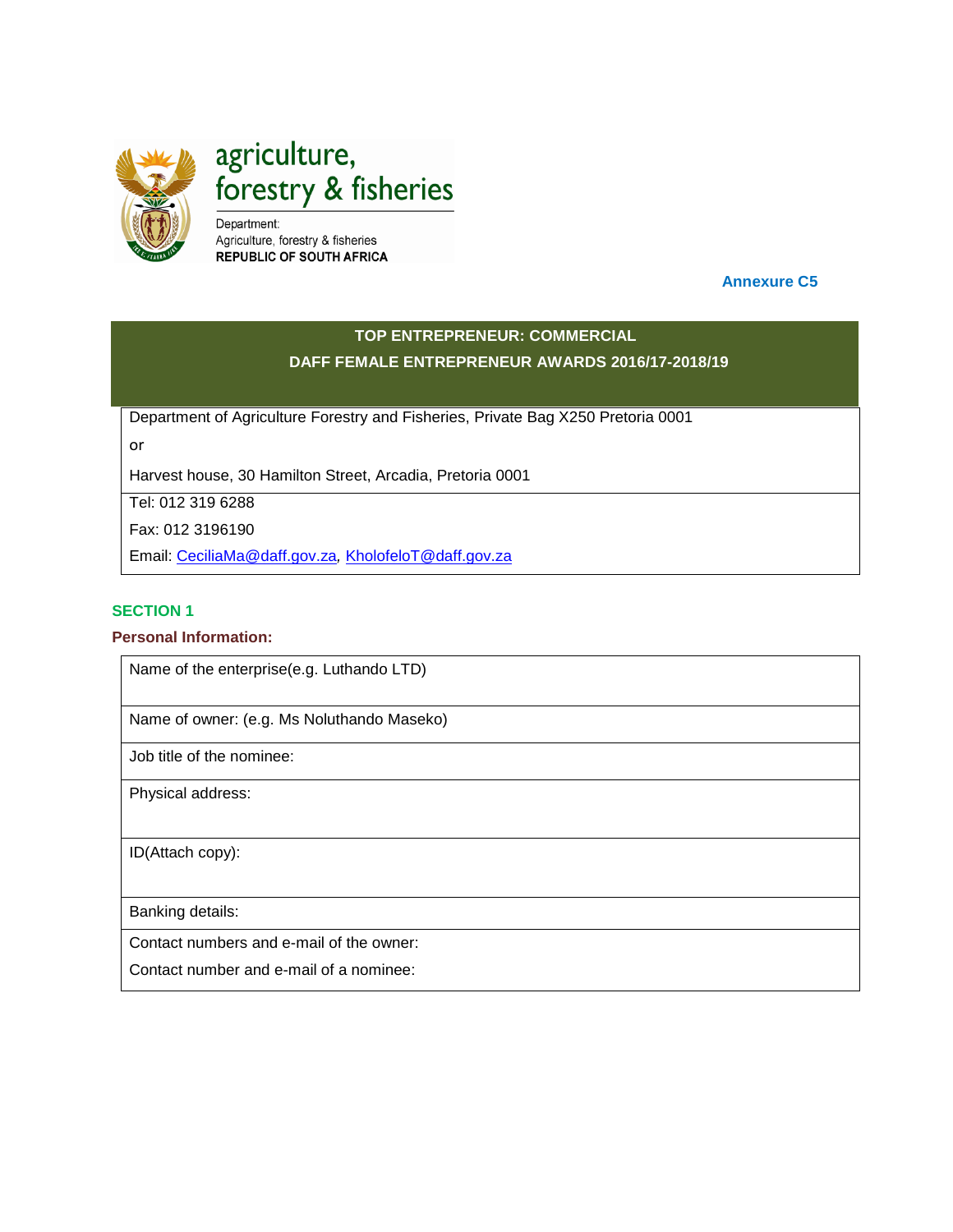#### **Enterprise information:**

Type of Enterprise:

Specialized Commodity:

Background of the enterprise:

Legal requirements and corporate governance standards (Attach Evidence)

1.Entity registration certificate

2.Information on occupational health and safety matters(e.g. protective clothing)

3.Unemployment Insurance Fund(UIF) records

- 4. Employment contracts, salary advises and leave records
- 5. Tax Clearance Certificate
- 6. BBBEE level 2 Certificate

Natural Resource Management:

1.1 Caring for natural resources, adaptation and mitigation to climate change

1. 2 Farming Methods:

1.2.1 Indigenous Knowledge Systems (IKS)

1.2.2 Use of new technology ( Innovation)

### **SECTION 3**

#### **Financial management:**

Financial management (costing and budgeting) and bookkeeping (e.g. tax clearance, VAT reg., etc.):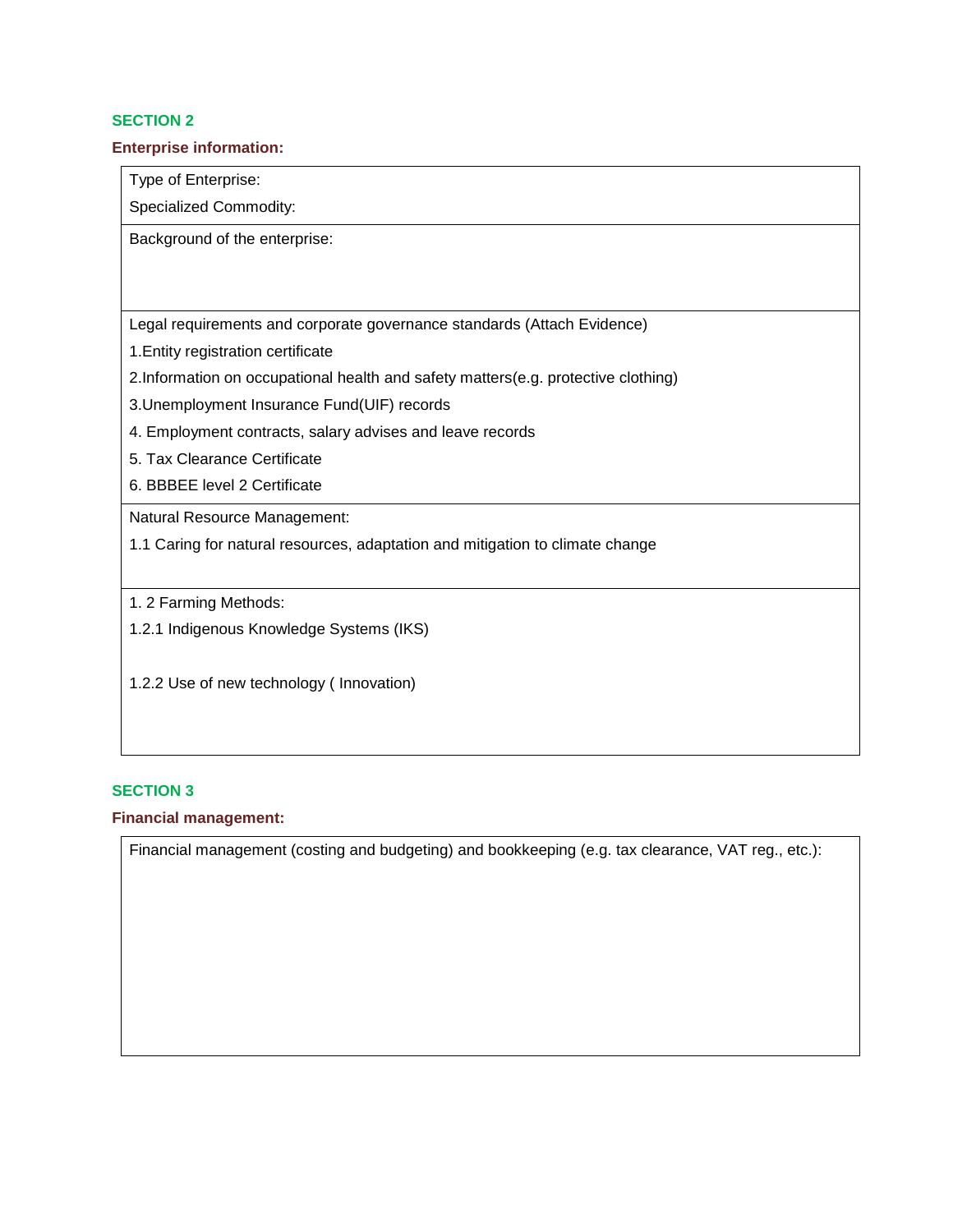### **Production:**

Demonstrate Value chain standards: (e.g. HAACP, Phytosanitary and health requirements) Demonstrate Labeling of ingredients: Handling and packaging: **Quality of product and quantity of produce: Produce Quality Quantity**

## **SECTION 5**

#### **Marketing plan:**

| Mention the existing markets: |                 |              |                     |
|-------------------------------|-----------------|--------------|---------------------|
| Monetary value of the sales:  |                 |              |                     |
| <b>Produce</b>                | <b>Quantity</b> | <b>Price</b> | <b>Total amount</b> |
|                               |                 |              |                     |
|                               |                 |              |                     |

## **SECTION 6**

#### **Job creation:**

| Number of permanent and seasonal jobs created: |                          |
|------------------------------------------------|--------------------------|
| Seasonal Jobs created                          | <b>Permanent Jobs</b>    |
| Persons with disability:                       | Persons with disability: |
| Youth:                                         | Youth:                   |
| Women:                                         | Women:                   |
| Sustainability of jobs created:                |                          |
|                                                |                          |
|                                                |                          |
|                                                |                          |
|                                                |                          |
|                                                |                          |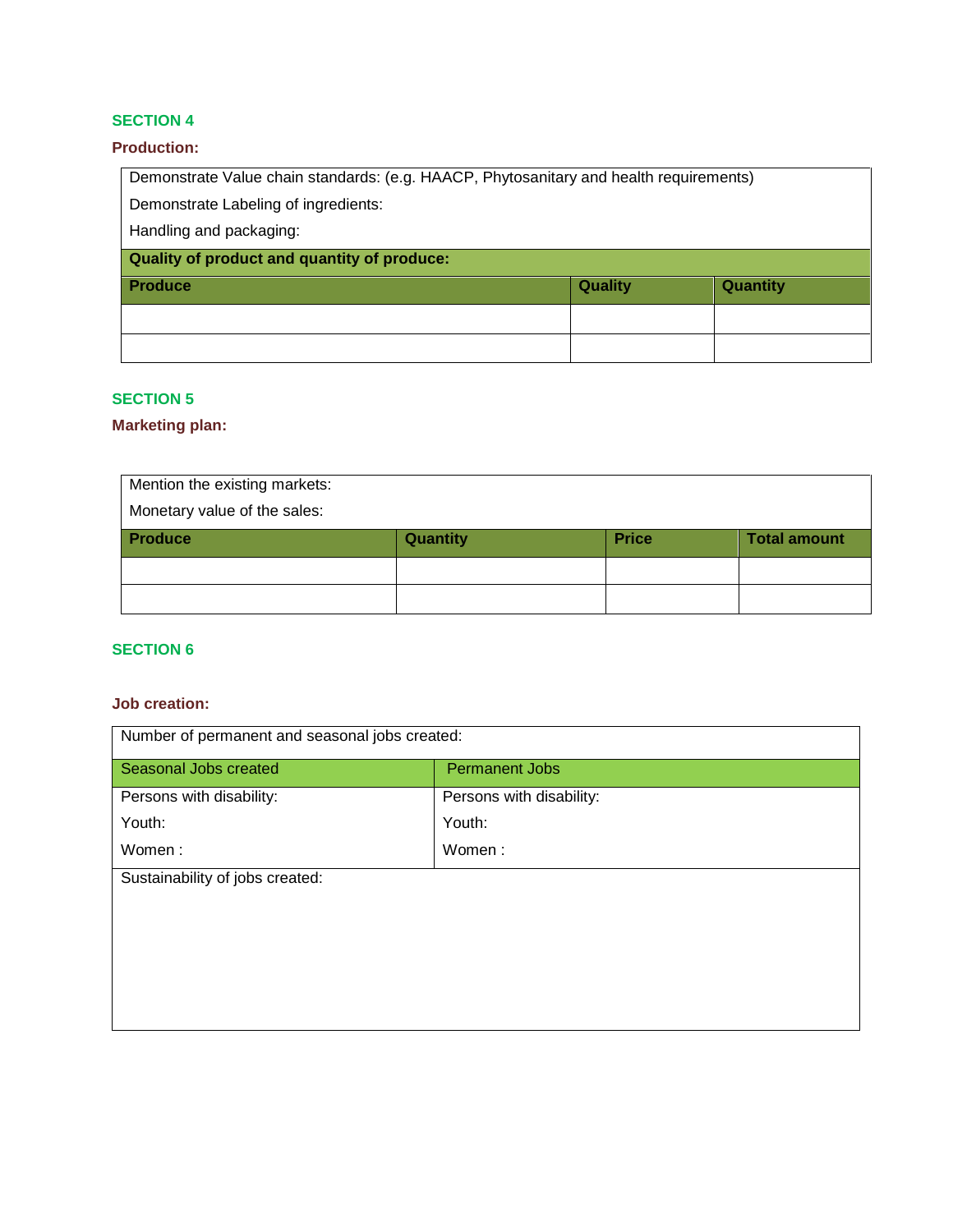## **Investment in human capital development:**

Skills transfer (Mentoring, coaching and capacity-building programmes):

Programmes focusing on staff wellbeing:

Contribution to community development:

| Signature: --------------------------------- |  |
|----------------------------------------------|--|
|                                              |  |
|                                              |  |
|                                              |  |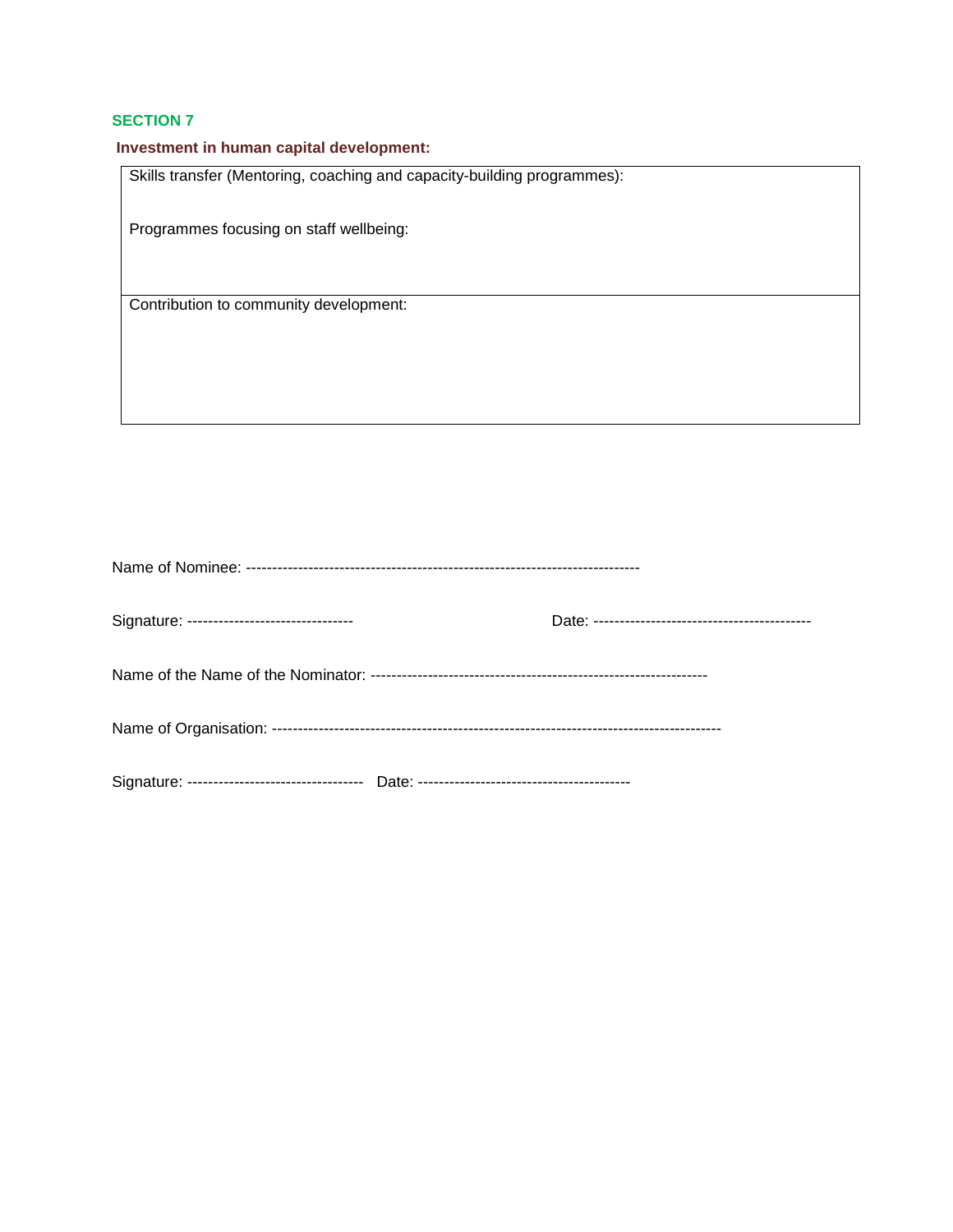

 **Annexure C6**

## **TOP ENTREPRENEUR: EXPORT MARKETS DAFF FEMALE ENTREPRENEUR AWARDS 2016/17-2018/19**

Department of Agriculture Forestry and Fisheries, Private Bag X250Pretoria 0001

or

Harvest house, 30 Hamilton Street, Arcadia, Pretoria 0001

Tel: 012 319 6288

Fax: 012 3196190

Email[:CeciliaMa@daff.gov.za](mailto:CeciliaMa@daff.gov.za)*,* [KholofeloT@daff.gov.za](mailto:KholofeloT@daff.gov.za)

#### **SECTION 1**

#### **Personal Information:**

Name of the enterprise(e.g. Luthando LTD)

Name of owner: (e.g. Ms Noluthando Maseko)

Job title of the nominee:

Physical address:

ID: Attach copy:

Postal address:

Banking details:

Contact numbers and e-mail for the owner:

Contact number and e-mail for a nominee: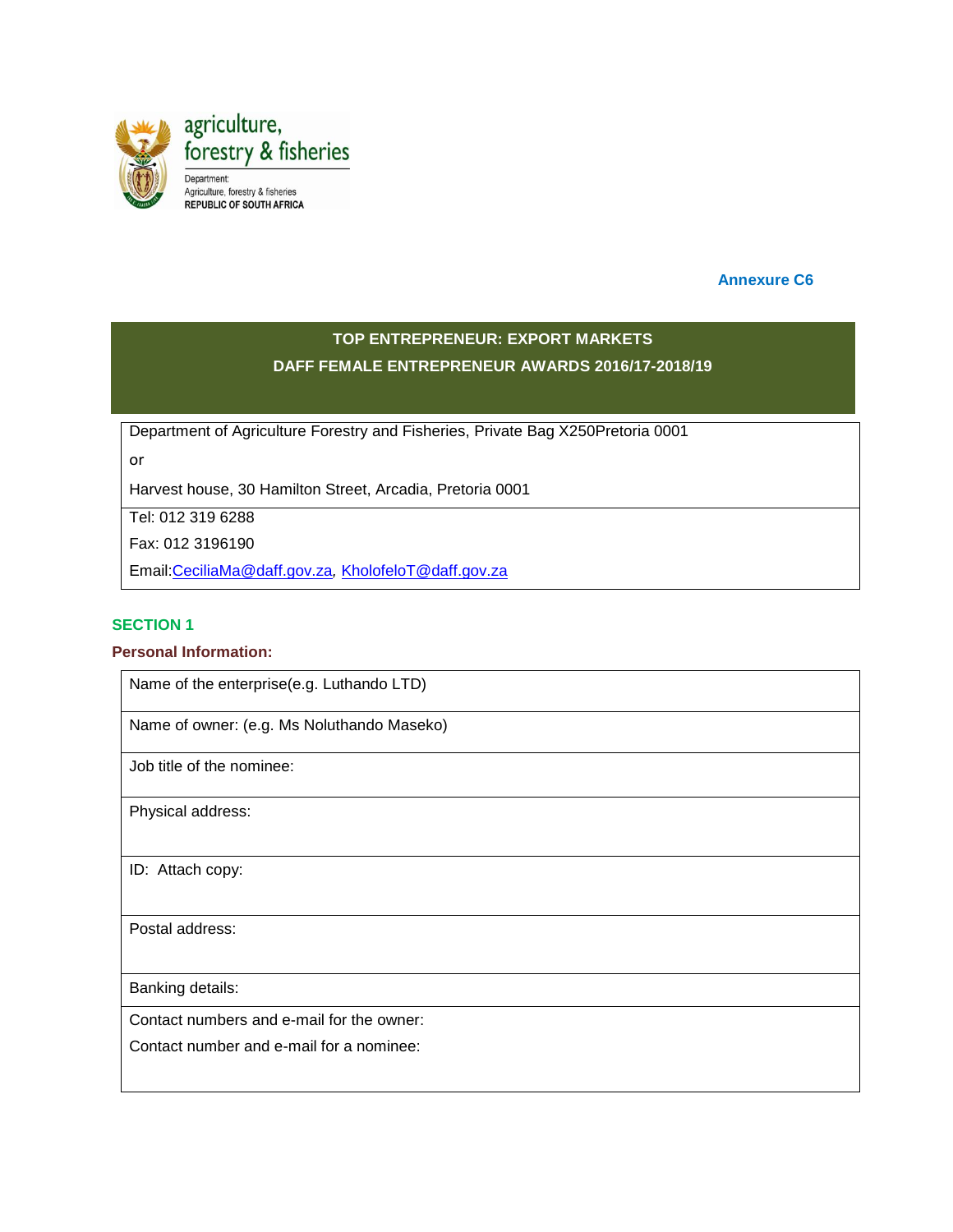#### **Enterprise information:**

Type of Enterprise:

Specialized Commodity:

Background of the enterprise :

Legal requirements and corporate governance standards

1.Entity registration certificate

2.Information on occupational health and safety matters(e.g. protective clothing)

3.Unemployment Insurance Fund(UIF) records

- 4. Employment contracts, salary advises and leave records
- 5. Tax Clearance certificate
- 6. Industry Compliance/Requirements/norms and standards (e.g. Phytosanitory and Health

Requirements, HAACP, Local and global gap, SABS)

7. BBBEE Level 2 Certificate

Natural Resource Management:

1.1 Caring for natural resources, adaptation and mitigation to climate change:

1. 2 Farming Methods:

1.2.1 Indigenous Knowledge Systems (IKS)

1.2.2 Use of new technology ( Innovation)

#### **SECTION 3**

### **Financial management:**

Financial management (costing and budgeting) and bookkeeping (e.g. tax clearance, VAT reg., etc.)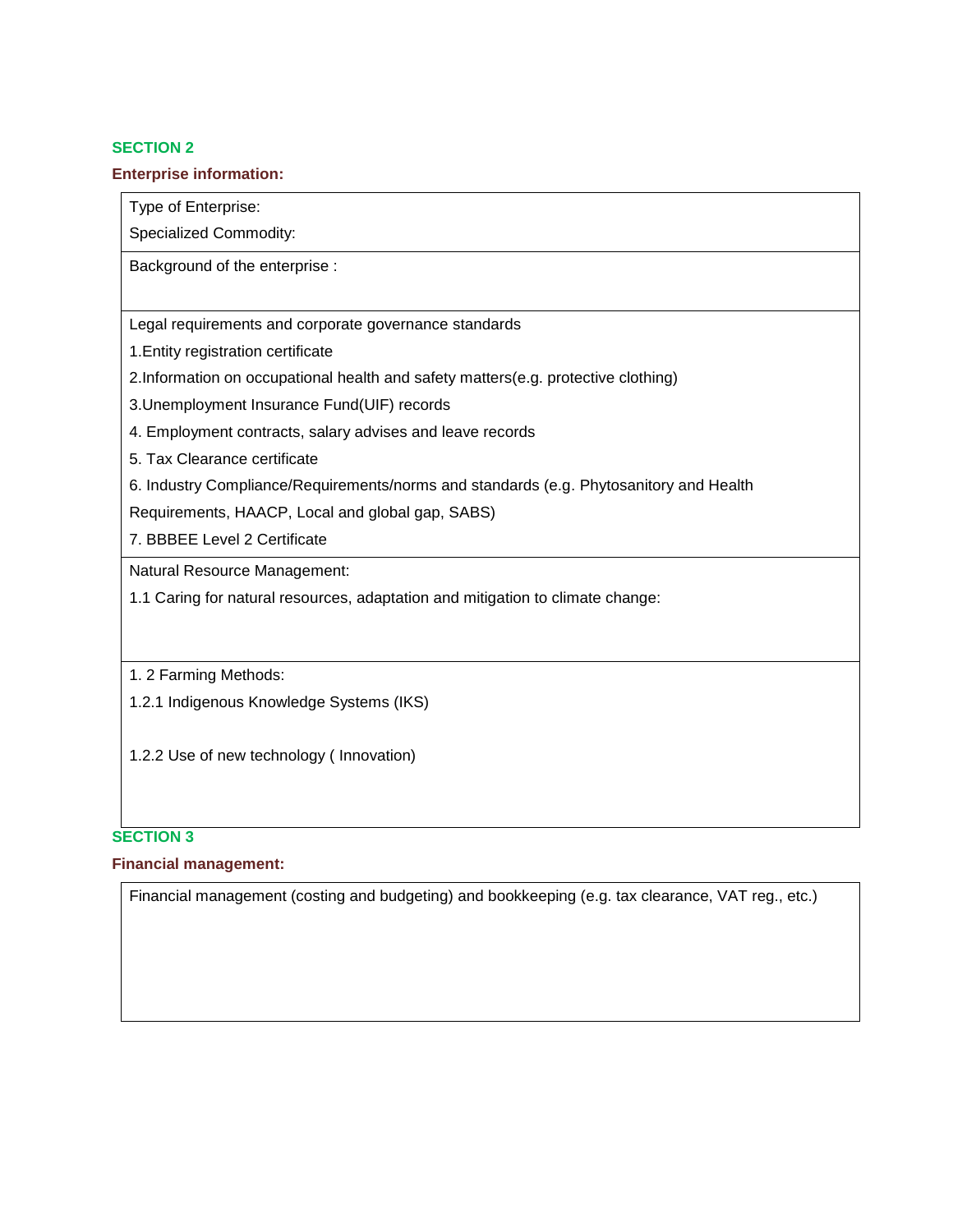### **Production:**

Demonstrate Value chain standards: (e.g. HAACP, Phytosanitary and health requirements):

Demonstrate Labeling of ingredients:

Demonstrate Handling and packaging:

**Quality of product and quantity of produce:** 

| <b>Produce</b> | Quality | <b>Quantity</b> |
|----------------|---------|-----------------|
|                |         |                 |
|                |         |                 |
|                |         |                 |

## **SECTION 5**

#### **Marketing plan:**

| Mention the existing markets: |          |              |                     |
|-------------------------------|----------|--------------|---------------------|
| Monetary value of the sales:  |          |              |                     |
| <b>Produce</b>                | Quantity | <b>Price</b> | <b>Total Amount</b> |
|                               |          |              |                     |
|                               |          |              |                     |

### **SECTION 6**

### **Job creation:**

| Number of permanent and seasonal jobs created: |                          |
|------------------------------------------------|--------------------------|
| Seasonal Jobs creation                         | <b>Permanent Jobs</b>    |
| Persons with disability:                       | Persons with disability: |
| Youth:                                         | Youth:                   |
| Women:                                         | Women:                   |
| Sustainability of jobs created:                |                          |
|                                                |                          |